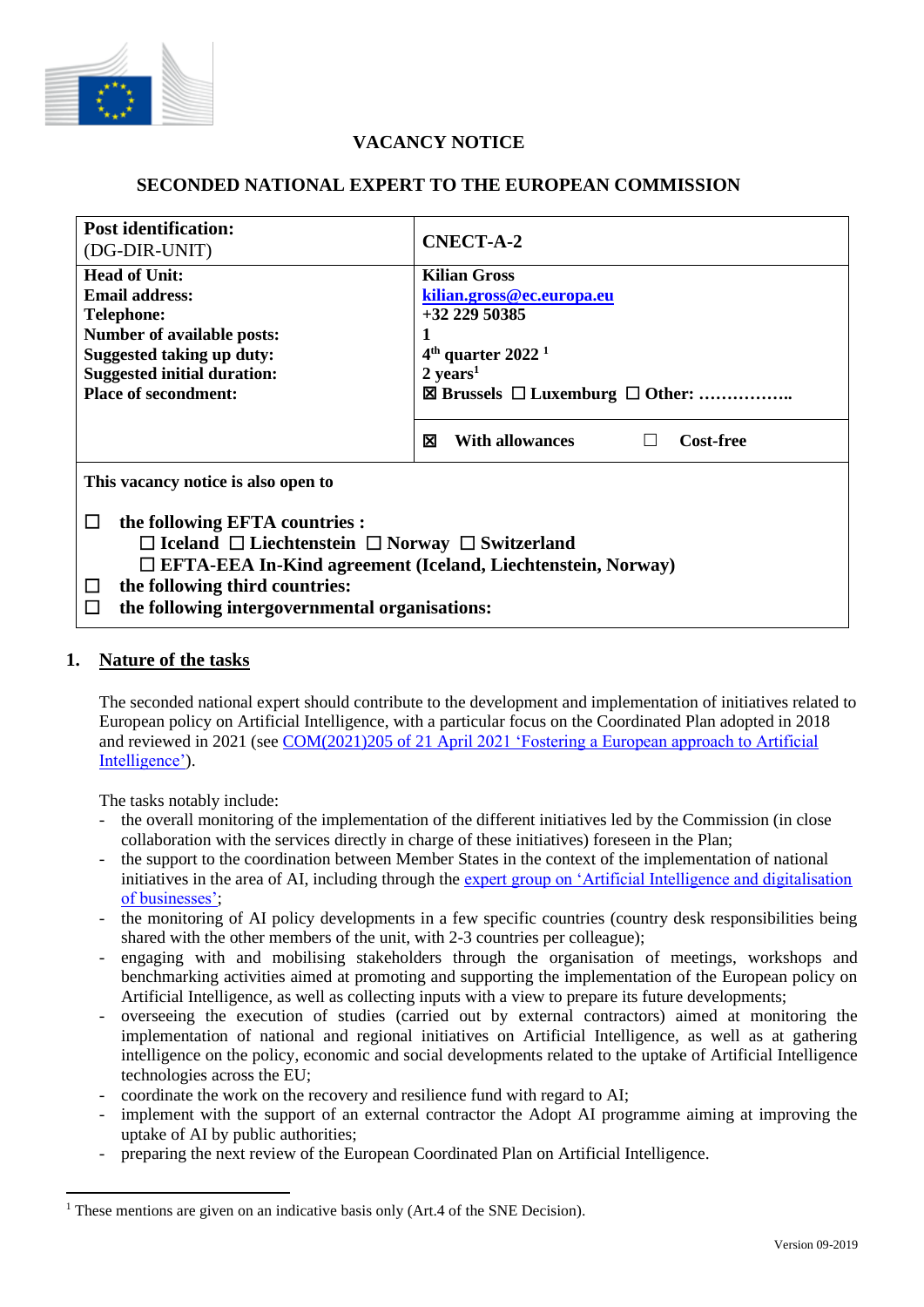## **2. Main qualifications**

#### **a) Eligibility criteria**

The following eligibility criteria must be fulfilled by the candidate in order to be seconded to the Commission. Consequently, the candidate who does not fulfil all of these criteria will be automatically eliminated from the selection process.

- Professional experience: at least three years of professional experience in administrative, legal, scientific, technical, advisory or supervisory functions which are equivalent to those of function group AD;
- Seniority: candidates must have at least one year seniority with their employer that means having worked for an eligible employer as described in Art. 1 of the SNE decision on a permanent or contract basis for at least one year before the secondment;
- Linguistic skills: thorough knowledge of one of the EU languages and a satisfactory knowledge of another EU language to the extent necessary for the performance of the duties. SNE from a third country must produce evidence of a thorough knowledge of one EU language necessary for the performance of his duties.

#### **b) Selection criteria**

#### Diploma

- university degree or
- professional training or professional experience of an equivalent level

in the field(s) : business administration, economics, and/or engineering.

#### Professional experience

The candidate will have at least two years of experience on the development and/or implementation of strategies supporting digital policies, including collaboration with European, national and/or regional stakeholders. The candidate should also have experience of working with the EU institutions and EU funding programmes. Experience and knowledge specifically related to the field of Artificial Intelligence would be an advantage.

#### Language(s) necessary for the performance of duties

English. Additional languages are a plus for the liaisons with stakeholders.

#### **3. Submission of applications and selection procedure**

Candidates should send their application according to the **Europass CV format**  [\(http://europass.cedefop.europa.eu/en/documents/curriculum-vitae\)](http://europass.cedefop.europa.eu/en/documents/curriculum-vitae) in English, French or German **only to the Permanent Representation / Diplomatic Mission to the EU of their country**, which will forward it to the competent services of the Commission within the deadline fixed by the latter. The CV must mention the date of birth and the nationality of the candidate. **Not respecting this procedure or deadlines will automatically invalidate the application.**

Candidates are asked not to add any other documents (such as copy of passport, copy of degrees or certificate of professional experience, etc.). If necessary, these will be requested at a later stage. Candidates will be informed of the follow-up of their application by the unit concerned.

### **4. Conditions of the secondment**